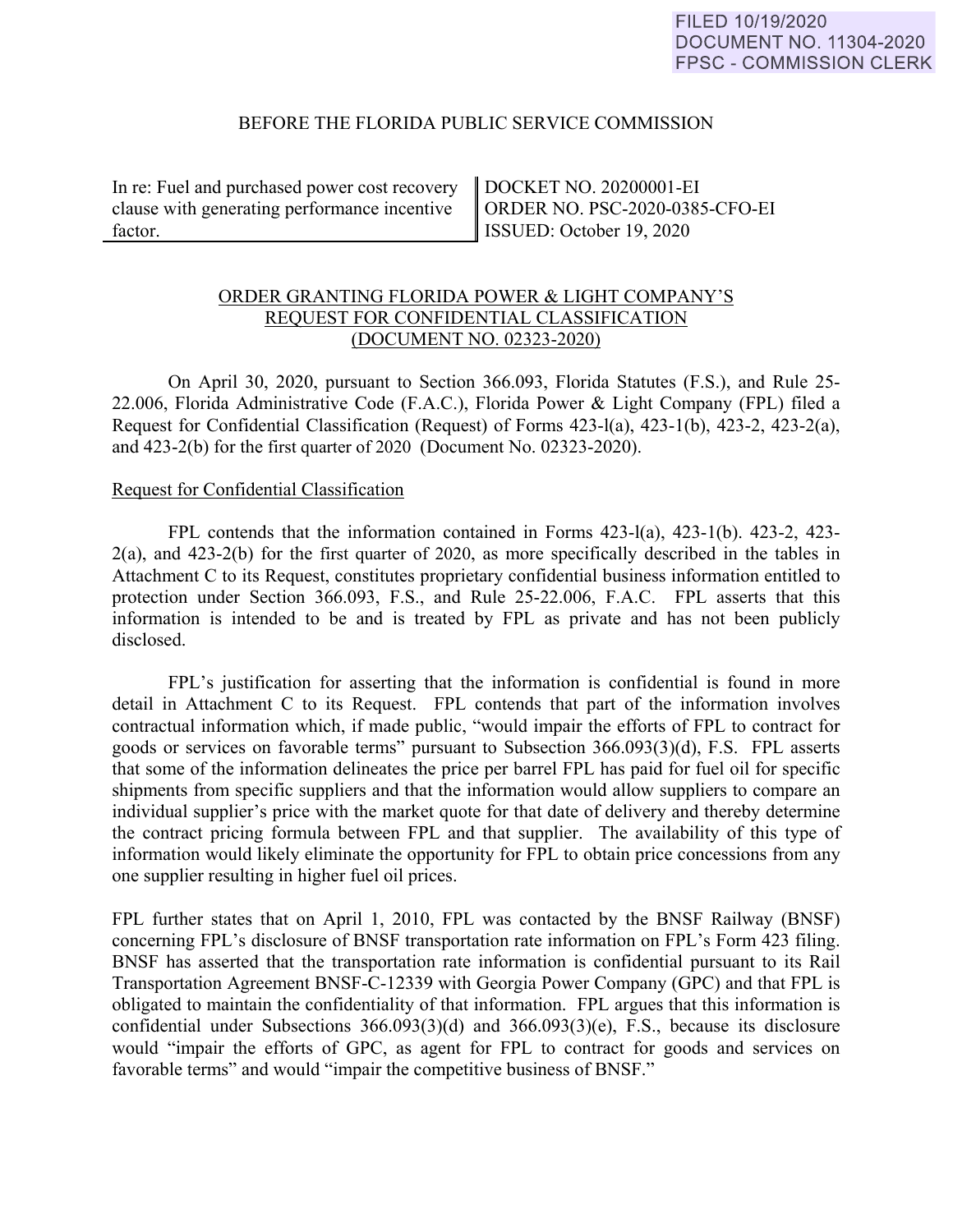## ORDER NO. PSC-2020-0385-CFO-EI DOCKET NO. 20200001-EI PAGE 2

## Ruling

Subsection 366.093(1), F.S., provides that records the Florida Public Service Commission (Commission) has found to contain proprietary business information shall be kept confidential and shall be exempt from Chapter 119, F.S. Subsection 366.093(3), F.S., defines proprietary confidential business information as information that is intended to be and is treated by the company as private, in that disclosure of the information would cause harm to the company's ratepayers or business operations, and has not been voluntarily disclosed to the public. Subsection 366.093(3), F.S., provides that proprietary confidential business information includes, but is not limited to:

(d) Information concerning bids or other contractual data, the disclosure of which would impair the efforts of the public utility or its affiliates to contract for goods or services on favorable terms.

(e) Information relating to competitive interests, the disclosure of which would impair the competitive business of the provider of the information.

Upon review, it appears the information and data provided in this request satisfies the criteria set forth in Subsection 366.093(3), F.S., for classification as proprietary confidential business information. The information related to fuel oil pricing appears to be "information concerning bids or other contractual data, the disclosure of which would impair the efforts of the public utility or its affiliates to contract for goods or services on favorable terms" and "information relating to competitive interests, the disclosure of which would impair the competitive business of the provider of the information." Thus the information identified in Document No. 02323-2020 shall be granted confidential classification.

Pursuant to Subsection 366.093(4), F.S., the information for which confidential classification is granted herein shall remain protected from disclosure for a period of up to 18 months from the date of issuance of this Order. At the conclusion of the 18-month period, the confidential information will no longer be exempt from Subsection 119.07(1), F.S., unless FPL or another affected person shows, and the Commission finds, that the records continue to contain proprietary confidential business information.

Based on the foregoing, it is

 ORDERED by Commissioner Andrew Giles Fay, as Prehearing Officer, that Florida Power & Light Company's Request for Confidential Classification of Document No. 02323- 2020 is granted, as set forth herein. It is further

 ORDERED that the information in Document No. 02323-2020 for which confidential classification has been granted shall remain protected from disclosure for a period of 18 months from the date of issuance of this Order. It is further